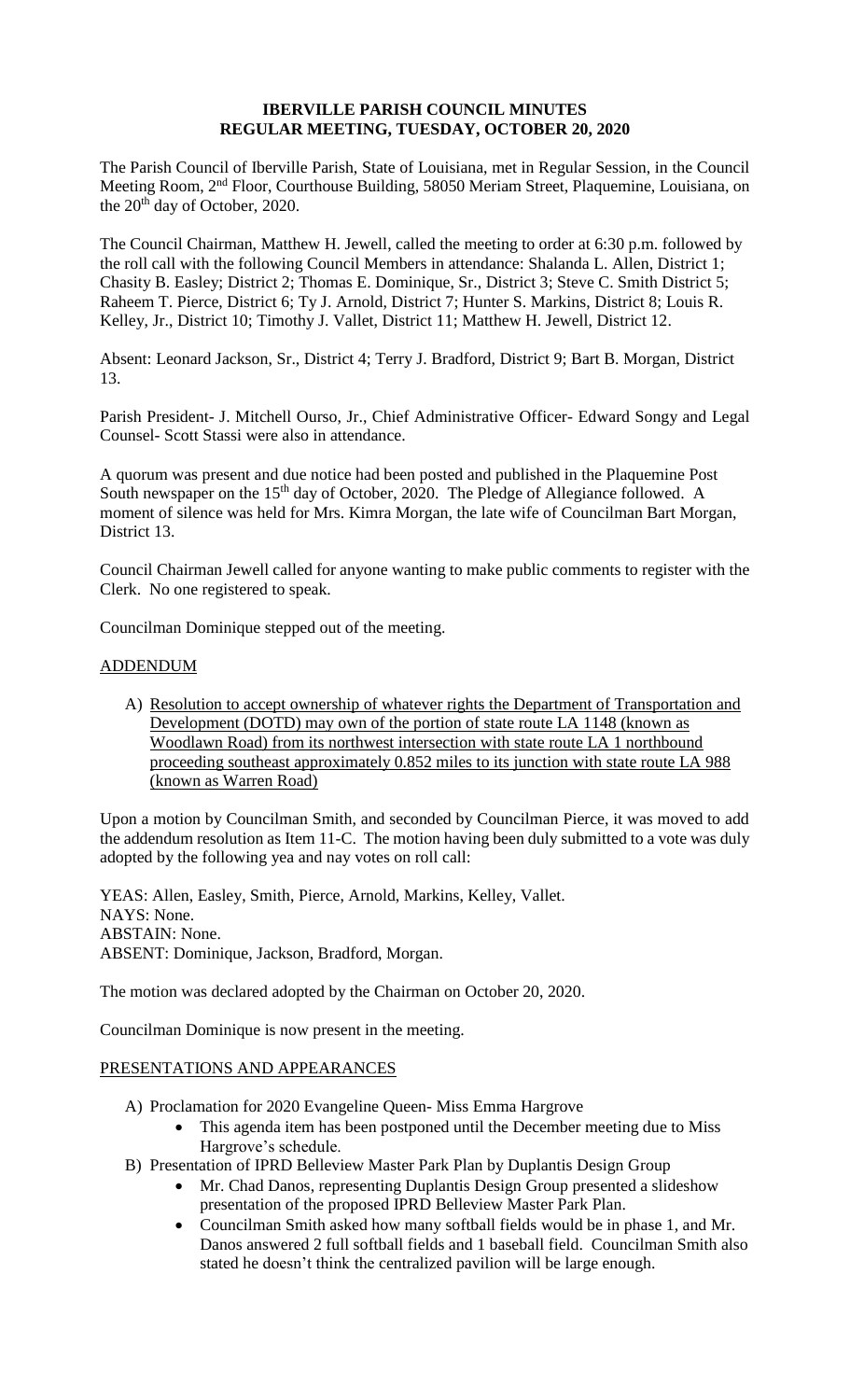- Councilman Markins asked if a centralized home plate would allow the parents of multiple aged children playing at the same time the ability to see each child's field instead of looking through the out fields. Mr. Danos stated the traditional 4-wheel pin is outdated and limits how many fields can be utilized at a time.
- Mr. Eric Willis, the new IPRD Director came before the Council to talk about his visit to Vicksburg, Mississippi where he viewed the multipurpose fields in person. He agreed that the functionality of the multipurpose field is important.

## APPROVAL OF MINUTES

Upon a motion by Councilman Arnold, and seconded by Councilman Markins, it was moved to wave the reading of the minutes of September 15, 2020 and approve as written. The motion having been duly submitted to a vote was duly adopted by the following yea and nay votes on roll call:

YEAS: Allen, Easley, Dominique, Smith, Arnold, Markins, Kelley, Vallet. NAYS: None. ABSTAIN: Pierce. ABSENT: Jackson, Bradford, Morgan.

The motion was declared adopted by the Chairman.

# PRESIDENT'S REPORT

President Ourso reported on the following:

- President Ourso briefly talked about the proposed design of the Belleview Master Park Plan.
- A picture of the aerial view of DOW Road was presented to the Council. Senator Ward called President Ourso to discuss an Economic Development Package proposing a road swap with the municipality's governing authority to switch the ownership of DOW Road from the State to Iberville Parish in exchange for Garner Lane which belongs to the Village of Grosse Tete. The State will only swap the roads with the Parish governing authority, not the municipality. The new owners of the Tiger Truckstop reached out to the State for this proposed swap. President Ourso, Councilman Vallet, and Chairman Jewell held a conference call with DOTD and agreed on switching Garner Lane for the new Tiger Truckstop for DOW Road. The State will put forth \$1 million towards improvements to Garner Lane. The tiger and the camel are gone from the Truckstop.
- The Baton Rouge Food Bank will be in the Parish on Friday, October 23, 2020 from 9:00 to 11:00 a.m. to distribute 250 boxes.
- President Ourso thanked Council Chairman Jewell for his help with the Covid-19 testing drive in Maringouin.
- The Office of Community Services will be paying light bills for low income residents in White Castle on October 27<sup>th</sup> and 28<sup>th</sup>.
- Hurricane Delta went more to the West, and the fire departments are working on a Parish wide damage assessment. The assessment is 90% complete and President Ourso does not believe the Parish will see any FEMA funds since there was very little damage.
- The Civic Center will be open soon. It is still in phase 3 restrictions.
- The 750 gallon water tank at the Ochsner Medical Facility just went into service 3 weeks ago. It takes 18-20 hours a day to take the water in and filter it, the plant is now only running 12 hours a day and is enforced by DHH workers.
- The Parish signed a contract with Tullier Services with the lowest bid of \$850,000 for the bulk head and intake line.
- The Elk's Club property appraised for \$300,000 and they decided they did not want to sell the property for the proposed parks and recreation expansion.
- The Church Street overlay is finished in District 3.
- The Parish is currently working on sewer improvements in the Choctaw trailer park.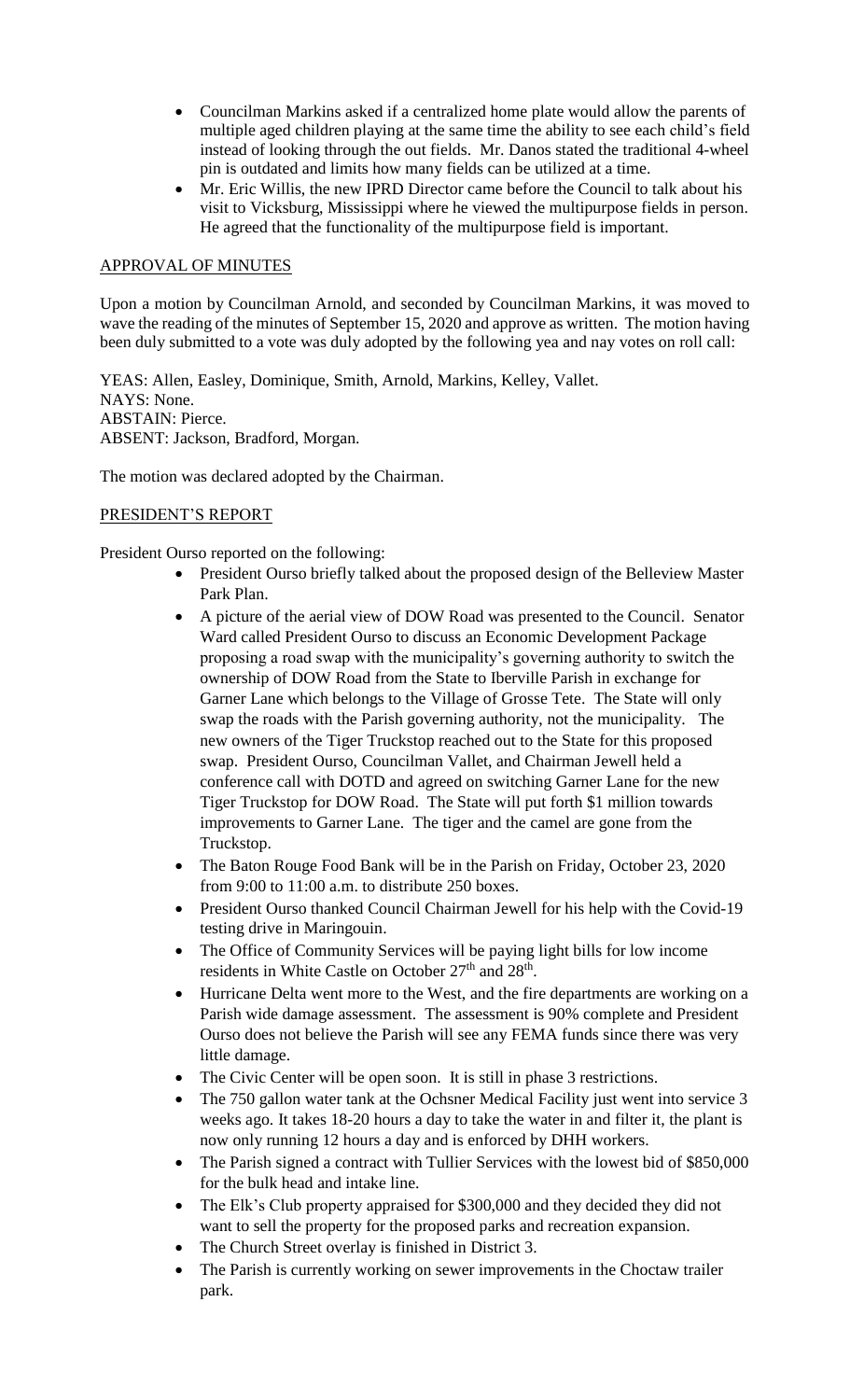- The parish has been picking up tree debris and will be back to its normal schedule soon.
- He talked about what has already been budgeted for 2021 for the proposed maintenance facility for IPRD.
- President Ourso stated AT&T has an outdated system and he proposes that the Council send a letter to the Parish's AT&T representative to appear before the Council to explain what their plan is to fix the service problems in Bayou Pigeon and Bayou Sorrell.
- Ms. Desiree Lemoine, representing Pointe Coupee Electric stated she is here to answer any questions. Councilwoman Easley wanted to reiterate that Pointe Coupee Electric has nothing to do with cell phone service, and thanked Pointe Coupee Electric for their electric services. Councilman Kelley talked about the ruts that are out in an area in his district that has never been addressed and the State refuses to cut the grass due to those ruts. Councilman Kelley stated a fiberglass line has been run through his district and wants an update on this. He also stated he would like Cox Communication to appear as well.
- Councilman Dominique thanked Mr. Mark Migliacio and the Parish workers for their great work on the servitude in his district.
- President Ourso stated around 1997 the City of Plaquemine annexed all of the land out there for the Island Golf Club to be built. The parish built the bridge across the bayou in Plaquemine and he stated it is now time that the road and the bridge be turned over to the City of Plaquemine for their maintenance and up keep. He wants to release that road to the City of Plaquemine and will contact the Mayor.

# FINANCIAL REPORT

Finance Director, Randall Dunn stated financial statements have been sent out. Sales taxes continue just under budget, and everything looks good. The proposed budget ordinance is on the agenda tonight. The 2021 budget was presented to the Council at this meeting and he requests that they review it before the public hearing on November 17, 2020.

# OLD BUSINESS

- A) Ordinance requiring identification for access to the Iberville Parish Courthouse
- This agenda item has been passed on.

# NEW BUSINESS

- A) Introduction of Ordinances
	- 1) Ordinance to adopt the fiscal year 2021 Operating and Capital Improvement Budget and the Amended 2020 Operating and Capital Improvement Budget for the Iberville Parish Council
	- 2) Ordinance to acquire fee title to a parcel of land adjacent to Bayou Paul Road for Expansion/Safety of Roadway

Upon a motion by Councilman Kelley, seconded by Councilman Pierce, it was moved that a public hearing be held on Tuesday, November 17, 2020 at 6:00 p.m. on the introduced ordinances.

The motion having been duly submitted to a vote, was duly adopted by the following yea and nay votes on roll call:

YEAS: Allen, Easley, Dominique, Smith, Pierce, Arnold, Markins, Kelley, Vallet. NAYS: None. ABSTAIN: None. ABSENT: Jackson, Bradford, Morgan.

The motion was declared adopted by the Chairman on October 20, 2020.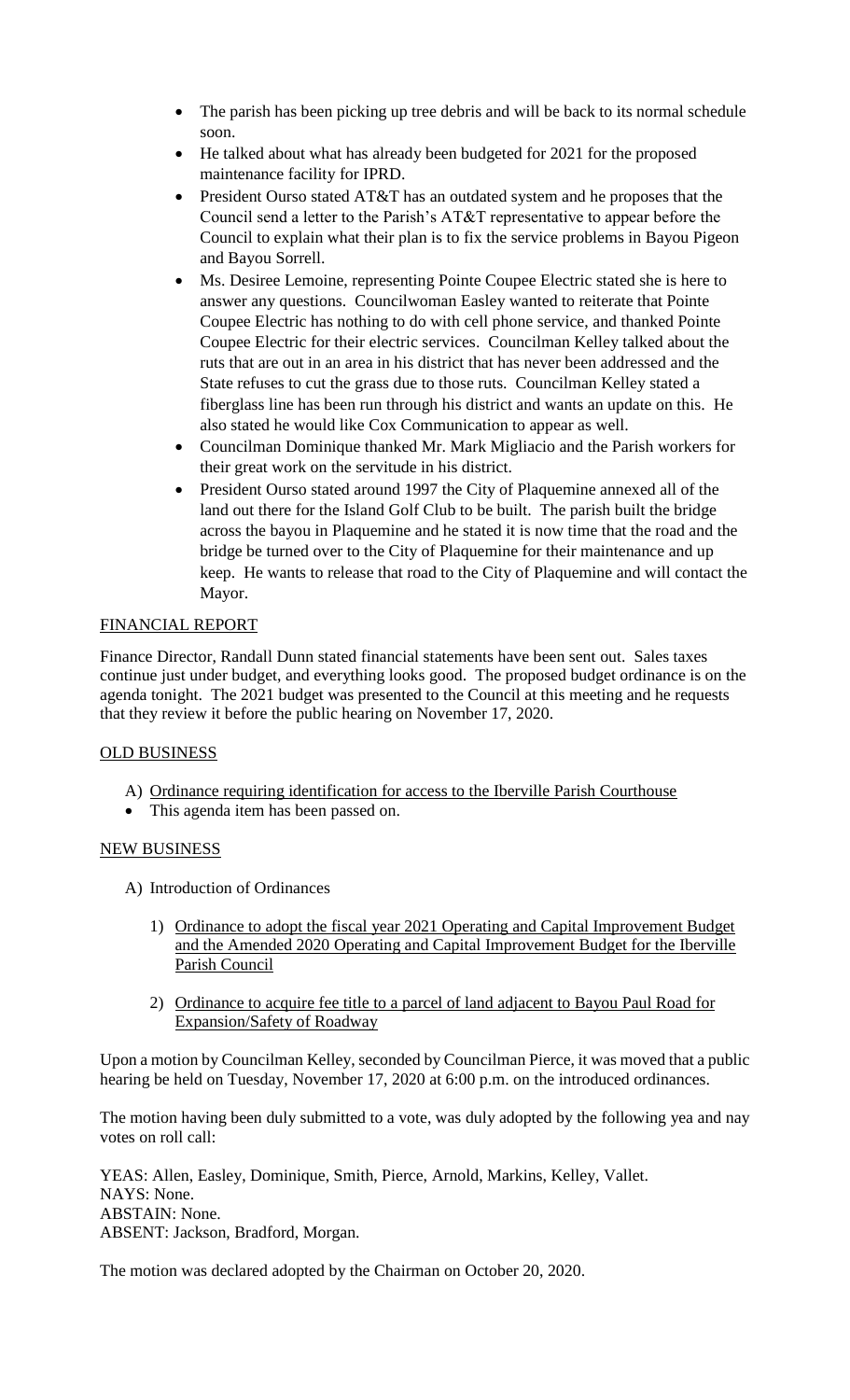B) Trick or Treat Schedule for 2020

Upon a motion by Councilman Vallet, and seconded by Councilman Pierce, it was moved to adopt the 2020 Trick or Treat Schedule for the East & West Banks' Unincorporated Areas of the Parish for Saturday, October 31, 2020 from 6:00-8:00 p.m. The motion having been duly submitted to a vote was duly adopted by the following yea and nay votes on roll call:

YEAS: Allen, Easley, Dominique, Smith, Pierce, Arnold, Markins, Kelley, Vallet. NAYS: None. ABSTAIN: None. ABSENT: Jackson, Bradford, Morgan.

The motion was declared adopted by the Chairman on October 20, 2020.

### RESOLUTION COMMITTEE REPORT

The Resolution Committee met on Tuesday, October 20, 2020 at 6:10 p.m., followed by the roll call with the following Resolution Committee Members only in attendance: Smith, Vallet, Pierce, Kelley, Markins, Dominique.

Absent: Arnold, Jackson, Morgan.

Councilman Arnold is now present.

The following resolutions were read aloud by Mr. Songy:

- A) Resolution to canvas return from Special Election
- B) Resolution to relocate Voting Precinct No. 6A from White Castle Fire Station No. 3 located at 57660 LA Highway 404, White Castle, Louisiana to White Castle Council on Aging building located at 34625 K.C. Drive, White Castle, Louisiana
- C) Resolution to accept ownership of whatever rights the Department of Transportation and Development (DOTD) may own of the portion of state route LA 1148 (known as Woodlawn Road) from its northwest intersection with state route LA 1 northbound proceeding southeast approximately 0.852 miles to its junction with state route LA 988 (known as Warren Road)

There were no questions from the Council or the public.

Councilman Vallet made a recommendation to forward the resolutions to the regular meeting, seconded by Councilman Markins. The recommendation having been duly submitted to a vote was duly adopted by the following yea and nay votes on roll call by Resolution Committee Members only:

YEAS: Smith, Vallet, Pierce, Kelley, Markins, Dominique. NAYS: None. ABSTAIN: None. ABSENT: Arnold, Jackson, Morgan.

The recommendation was declared adopted by the Chairman to forward the resolutions to the regular meeting.

DURING THE REGULAR MEETING: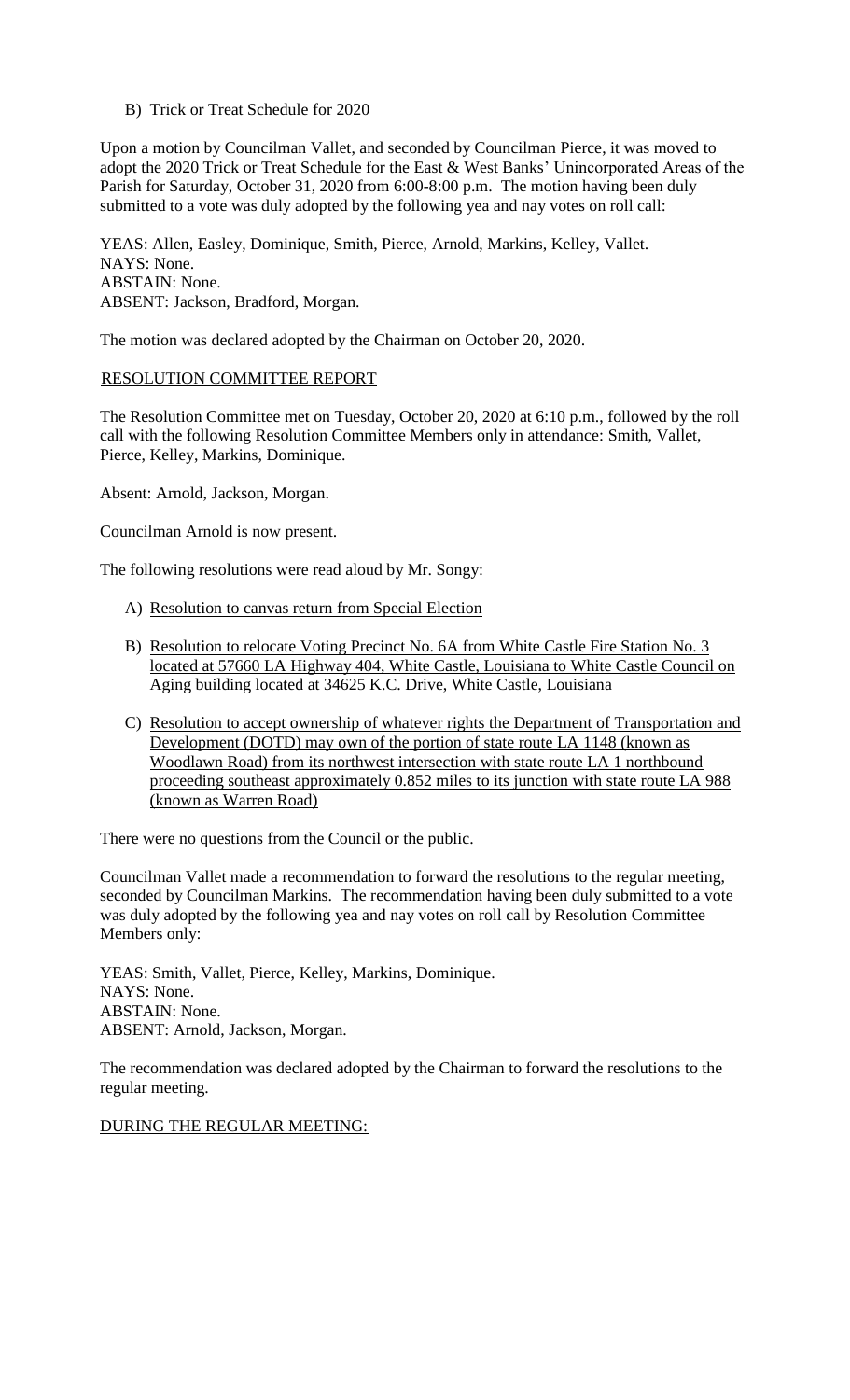#### **RESOLUTION IPC# 2020-012**

## **RESOLUTION PROVIDING FOR CANVASSING THE RETURNS AND DECLARING THE RESULTS OF THE SPECIAL ELECTION HELD IN THE PARISH OF IBERVILLE, STATE OF LOUISIANA, ON SATURDAY, AUGUST 15, 2020, TO AUTHORIZE THE RENEWAL OF A SPECIAL TAX THEREIN**

 The following resolution was introduced by Councilman Smith and seconded by Councilman Pierce.

BE IT RESOLVED by the Iberville Parish Council (the "Governing Authority"), acting as the governing authority of the Parish of Iberville, State of Louisiana (the "Parish"), that:

SECTION 1. Canvass. This Governing Authority does now proceed in open and public session to examine the official tabulations of votes cast at the special election held in the Parish of Iberville, State of Louisiana, on SATURDAY, AUGUST 15, 2020 (the "Election"), to authorize the renewal of a special tax therein pursuant to the following proposition (the "Proposition"):

### **PROPOSITION (MILLAGE RENEWAL)**

Shall the Parish of Iberville, State of Louisiana (the "Parish"), continue to levy a special tax of three (3) mills on all property subject to taxation in the Parish (an estimated \$2,100,000 reasonably expected at this time to be collected from the levy of the Tax for an entire year), for a period of ten (10) years, beginning with the year 2022 and ending with the year 2031, for the purpose of maintaining and operating public buildings in the Parish?

This Governing Authority does further proceed to examine and canvass the returns of the Election thereof.

SECTION 2. Election Results. According to the official certified tabulation of votes cast at said Election, there was a total of **1,754** votes cast **IN FAVOR OF** the Proposition and a total of **954** votes cast **AGAINST** the Proposition, resulting in a majority of **800** votes cast **IN FAVOR OF** the Proposition. The Proposition was therefore duly **CARRIED** by a majority of the votes cast by the qualified electors voting at the Election.

SECTION 3. Promulgation of Election Result. The results of said election shall be promulgated by publication in the manner provided by law, after receipt from the Secretary of State's office of the actual costs of the election, as required by Act 205 of the Regular Session of the Legislature of Louisiana for the year 2019.

SECTION 4. Declaration. The foregoing results of the Election are hereby declared by this Governing Authority and shall be published as required by law.

SECTION 5. Procès Verbal. A *Procès Verbal* of the canvass of the returns of the Election shall be made and a certified copy thereof shall be forwarded to the Secretary of State, Baton Rouge, Louisiana, who shall record the same in his office; another certified copy thereof shall be forwarded to the Clerk of Court and *Ex-Officio* Recorder of Mortgages in and for the Parish of Iberville, who shall record the same in the Mortgage Records of said Parish; and another copy thereof shall be retained in the archives of this Governing Authority.

The above resolution was duly adopted in regular session this  $20<sup>th</sup>$  day of October, 2020 by the following vote on roll call;

YEAS: Allen, Easley, Dominique, Smith, Pierce, Arnold, Markins, Kelley, Vallet. NAYS: None. ABSTAIN: None. ABSENT: Jackson, Bradford, Morgan.

The resolution was declared adopted by the Chairman on the 20<sup>th</sup> day of October, 2020.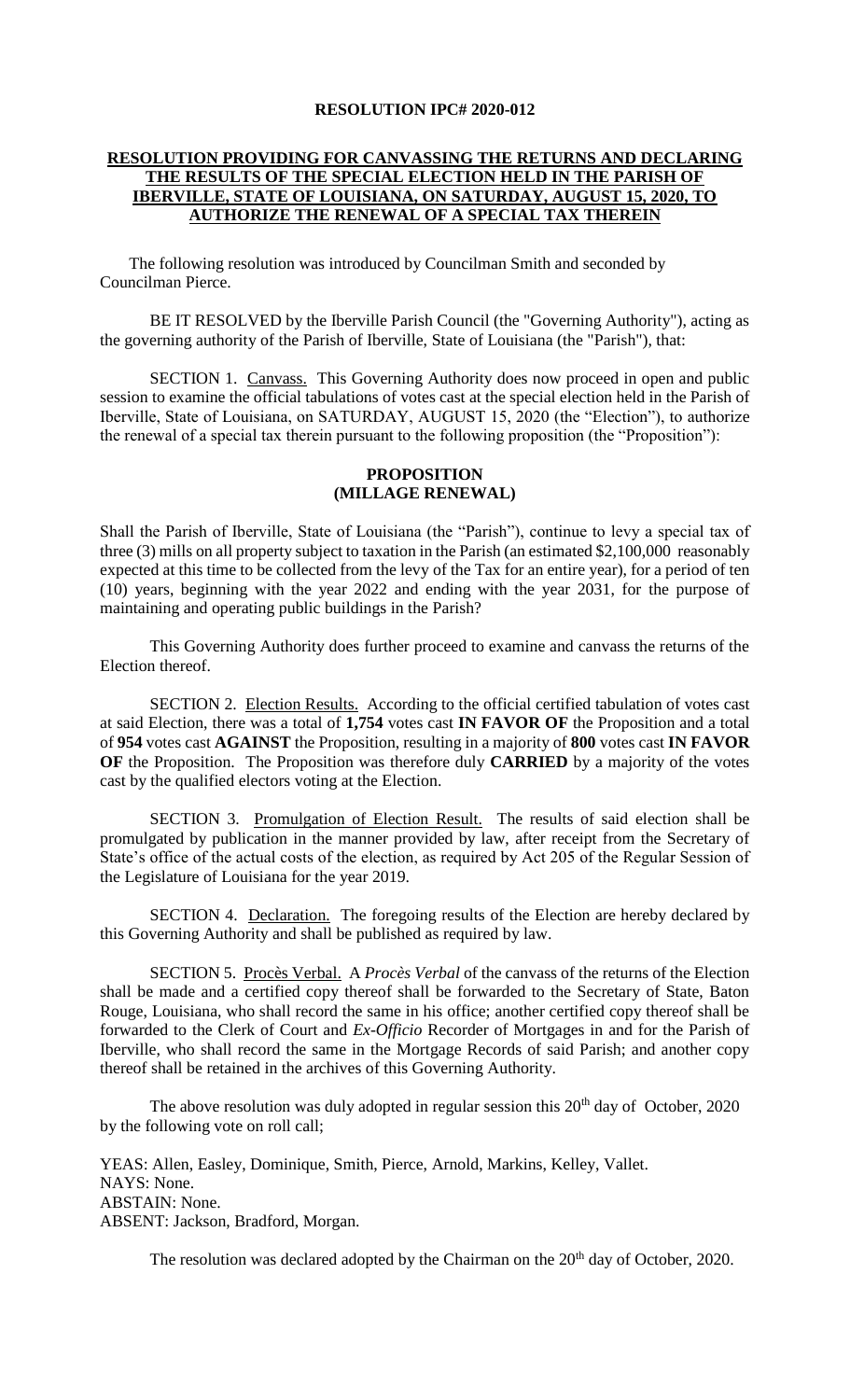#### **RESOLUTION IPC# 2020-013**

## **RESOLUTION TO RELOCATE VOTING PRECINCT NO. 6A FROM WHITE CASTLE FIRE STATION NO. 3 LOCATED AT 57660 LA. HIGHWAY 404, WHITE CASTLE, LOUISIANA TO WHITE CASTLE COUNCIL ON AGING BUILDING LOCATED AT 34625 K.C. DRIVE, WHITE CASTLE, LOUISIANA**

 The following resolution was introduced by Councilman Smith and seconded by Councilman Pierce.

 Whereas voting precinct number 6A is currently located in White Castle, Louisiana at 57660 La. Highway 404, White Castle, LA 70788 in a public building, namely the White Castle Fire Station No. 3. Whereas the Iberville Parish Council has constructed a new Council on Aging facility in White Castle, La located at 34625 K.C. Drive, White Castle, LA 70788. The new Council on Aging facility located at 34625 K.C. Drive, White Castle, LA 70788 is a modern facility that will provide all necessities, increased parking and handicapped accessibility and modern conveniences to the commissioners and voters. This new Council on Aging location at 34625 K. C. Drive, White Castle, LA 70788 is owned by the Iberville Parish Council.

 Whereas, the new Council on Aging facility located at 34625 K. C. Drive, White Castle, LA 70788 is a state of the art facility and will better provide for the needs and convenience of commissioners and voters and is completely handicapped accessible. The previous fire station no. 3 located at 57660 La. Highway 404, has become unsuitable for the voting precinct as more fire training is being held at the facility and more firefighting equipment will be located within the fire station.

 Whereas, the new Council on Aging facility located at 34625 K.C. Drive, White Castle, LA 70788 is very near the current precinct no. 6A location and the voters will not be inconvenienced by the relocation of polling precinct from 57660 La. Highway 404 White Castle, 70788 to the new Council on Aging facility located at 34625 K. C. Drive, White Castle, LA 70788.

 Whereas, it is in the best interest of the Parish to relocate polling precinct number 6A to the new Council on Aging facility located at 34625 K. C. Drive, White Castle, LA 70788 as this facility will provide more convenience to the voters and commissioners and adequate parking facilities.

 Whereas, La. R.S. 18:534 provides that once a polling place is established, it may only be changed by a vote of the parish governing authority, and notice of change of location shall be published by the parish governing authority in the official journal of the parish.

NOW, THEREFORE BE IT RESOLVED, by the Iberville Parish Council as follows:

 "That the location of polling precinct number 6A, presently located at the White Castle Fire Station No. 3 at 57660 La. Highway 404, White Castle, LA 70788 be relocated to the new Council on Aging facility located at 34625 K.C. Drive, White Castle, LA 70788.

 That the relocation of Voting Precinct number 6A from 57660 La. Highway 404, White Castle, LA 70788 to the new Council on Aging facility at 34625 K.C. Drive, White Castle, LA 70788 be effective in accordance with Louisiana law.

 That the Iberville Parish Council Clerk forward a copy of this resolution to the U.S. Department of Justice requesting that Council on Aging facility at 34625 K. C. Drive, White Castle, LA 70788 be made the permanent location for polling precinct number 6A in Iberville Parish, Louisiana.

 That the Iberville Parish Council Clerk forward a copy of this resolution to the Iberville Parish Clerk of Court, Iberville Parish Registrar of Voters, the Louisiana Secretary of State and Commissioner of Elections.

 That the Iberville Parish Council Clerk cause to be published in the official journal, POST-SOUTH, notification of change of polling precinct number 6A in accordance with law, and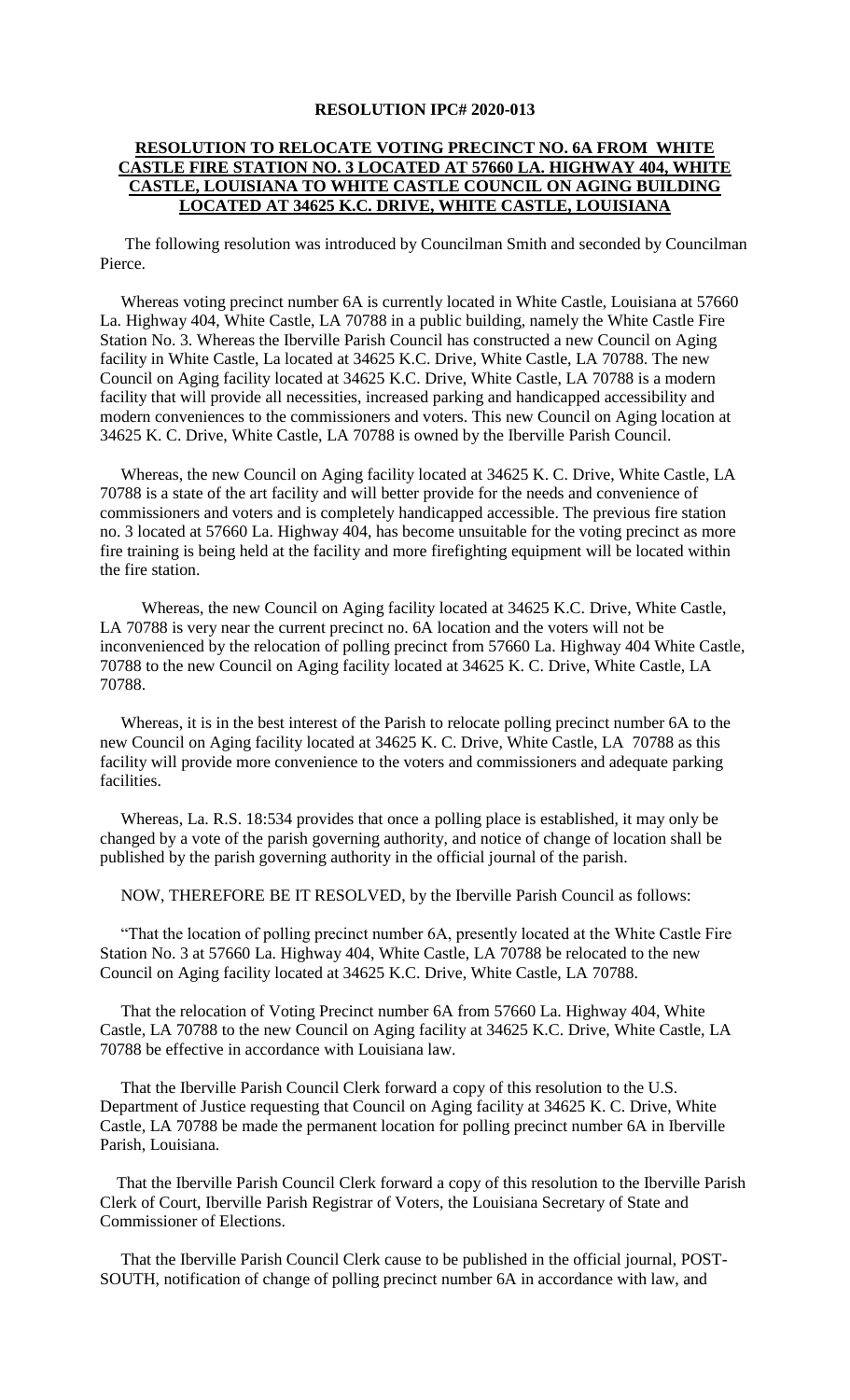further that appropriate signs be placed at the old precinct number 6A location directing any voter to the new location of the polling precinct for the first election after approval of the relocation.

The above resolution was duly adopted in regular session this  $20<sup>th</sup>$  day of October, 2020 by the following vote on roll call;

YEAS: Allen, Easley, Dominique, Smith, Pierce, Arnold, Markins, Kelley, Vallet. NAYS: None. ABSTAIN: None. ABSENT: Jackson, Bradford, Morgan.

The resolution was declared adopted by the Chairman on the  $20<sup>th</sup>$  day of October, 2020.

### **RESOLUTION IPC# 2020-014**

## **RESOLUTION TO ACCEPT OWNERSHIP OF WHATEVER RIGHTS THE DEPARTMENT OF TRANSPORTATION AND DEVELOPMENT (DOTD) MAY OWN OF THE PORTION OF STATE ROUTE LA 1148 (KNOWN AS WOODLAWN ROAD) FROM ITS NORTHWEST INTERSECTION WITH STATE ROUTE LA 1 NORTHBOUND PROCEEDING SOUTHEAST APPROXIMATELY 0.852 MILES TO ITS JUNCTION WITH STATE ROUTE LA 988 (KNOWN AS WARREN ROAD)**

The following resolution was introduced by Councilman Smith and seconded by Councilman Pierce.

WHEREAS, The Iberville Parish Council agrees to accept ownership of whatever rights the State of Louisiana, through the Department of Transportation and Development ("DOTD" or "Department"), may own, with the exception of any and all mineral rights, in and to the following described property and agrees to accept all future rights, obligations and liabilities, including, but not limited to, all future operation, maintenance, and repairs associated therewith, for its operation and maintenance as a parish road, subject to the conditions stated herein below:

The portion of state route LA 1148 (known as Woodlawn Road) from its northwest intersection with state route LA 1 northbound proceeding southeast approximately 0.852 miles to its junction with state route LA 988 (known as Warren Road).

The Iberville Parish Council agrees to accept ownership of whatever rights the Department may own in and to the aforesaid described property at the proper time and under the conditions specified herein below:

CONDITION I: Provide repairs to include a roadway surface treatment for the portion of state route LA 1148 (known as Woodlawn Road) to be transferred to Iberville Parish.

CONDITION II: Provide a total of \$285,064 in road transfer credit to be applied to the repairs in Condition III herein below, representing \$400,803 in road transfer credit for the portion of the state route LA 1148 (known as Woodlawn Road) to be transferred to Iberville Parish in very good condition, less \$115,739 in road transfer credit for the portion of the future state route known as Garner Lane in the Village of Grosse Tete to be transferred to DOTD in very good condition.

(a) The amount of Road Transfer credit to be provided under this condition is calculated pursuant to a present worth 40-year maintenance valuation whereby DOTD determines the cost of maintaining the road in the state highway system for 40 years from the present date.

CONDITION III: Provide repairs to the future state route known as Garner Lane in the Village of Grosse Tete from its junction with state route LA 77 (known as Bayou Road) proceeding southwest approximately 0.265 miles to a point at or near 76855 Garner Lane located approximately 0.236 miles northeast of its junction with the local road known as Locust Street to be transferred to the State of Louisiana in accordance with the DOTD guidelines for the functional classification, not to exceed the road transfer credit provided